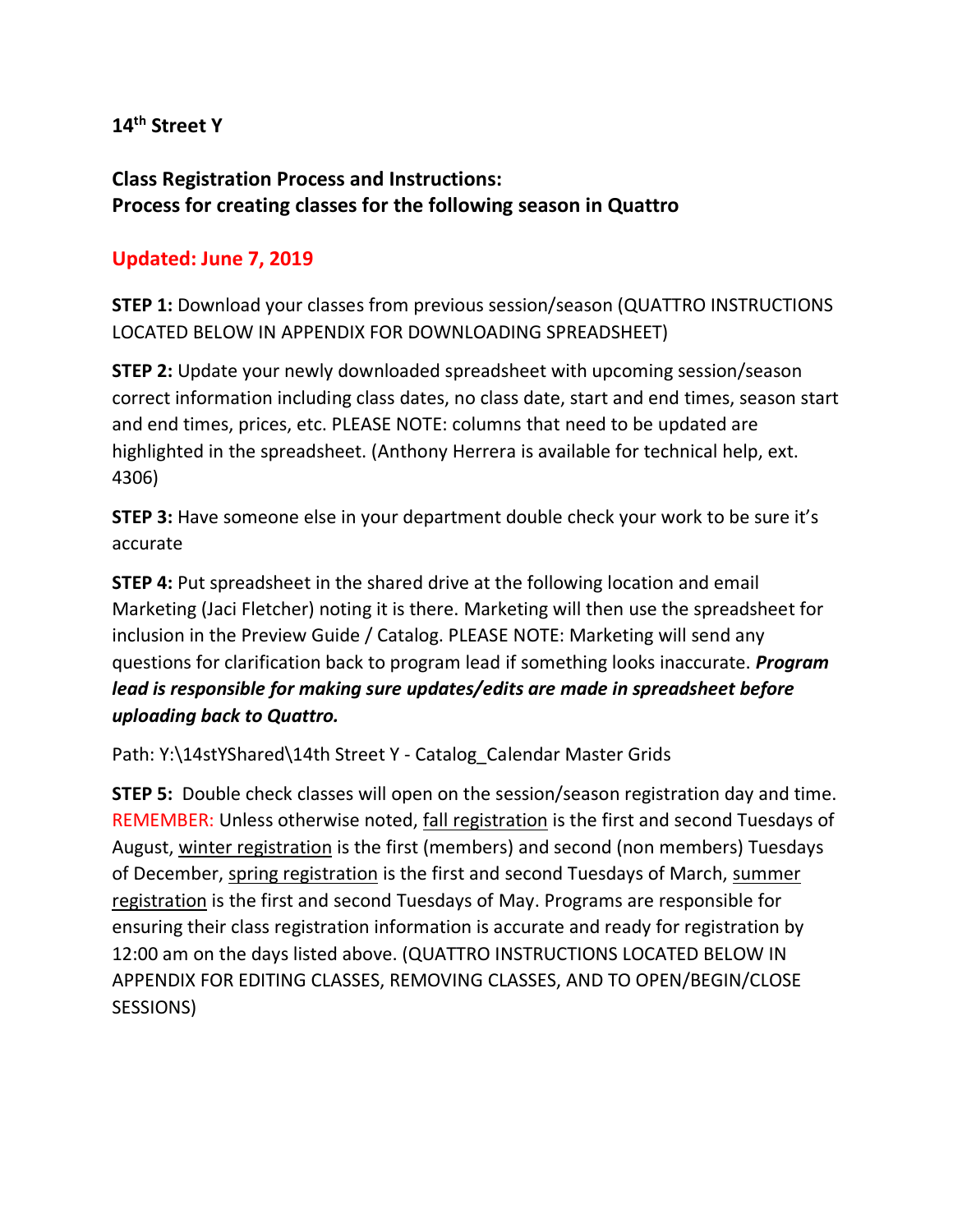Fall Registration

- Member August 6
- Non-member/open August 13

Winter/Spring Registration

• Coming Soon

See Appendix for Quattro instructions

## **APPENDIX**

### **Copying Prior Session/Season for New Session/Season**

- 1. In Quattro menu type in Copy Session
- 2. Enter the following:
	- a. In existing Session section:
		- i. Branch 1
		- ii.Session: Either last session (ie if creating for SUM 2019 then select SPR 2019 or last year session setup (ie if creating for SUM 2019 then select SUM 2018
		- iii. Department: Select from one of the following:
			- 1. New Country
			- 2. New Town
			- 3. Afterschool
			- 4. Aquatics
			- 5. Health and Fitness
			- 6. Parenting
			- 7. Preschool
			- 8. Special Needs
		- iv. All other fields are left as is
	- b. In New Session Section:
		- i. Branch: 1
		- ii.Session: New Session that that is being worked on. Session format:
			- 1. WIN XXXX
			- 2. SPR XXXX
			- 3. SUM XXXX
			- 4. FALL XXXX
		- iii. Program Beg Date and End Date: Any date in the new session (pref. same date)
		- iv. Program Status: Closed <- ensures your copied classes aren't registered v.Both add fields: 0
		- vi. All other fields as is
	- c. Press Go to Fee Categories
	- d. Press Process Utility
	- e. You will be prompted that your classes were created